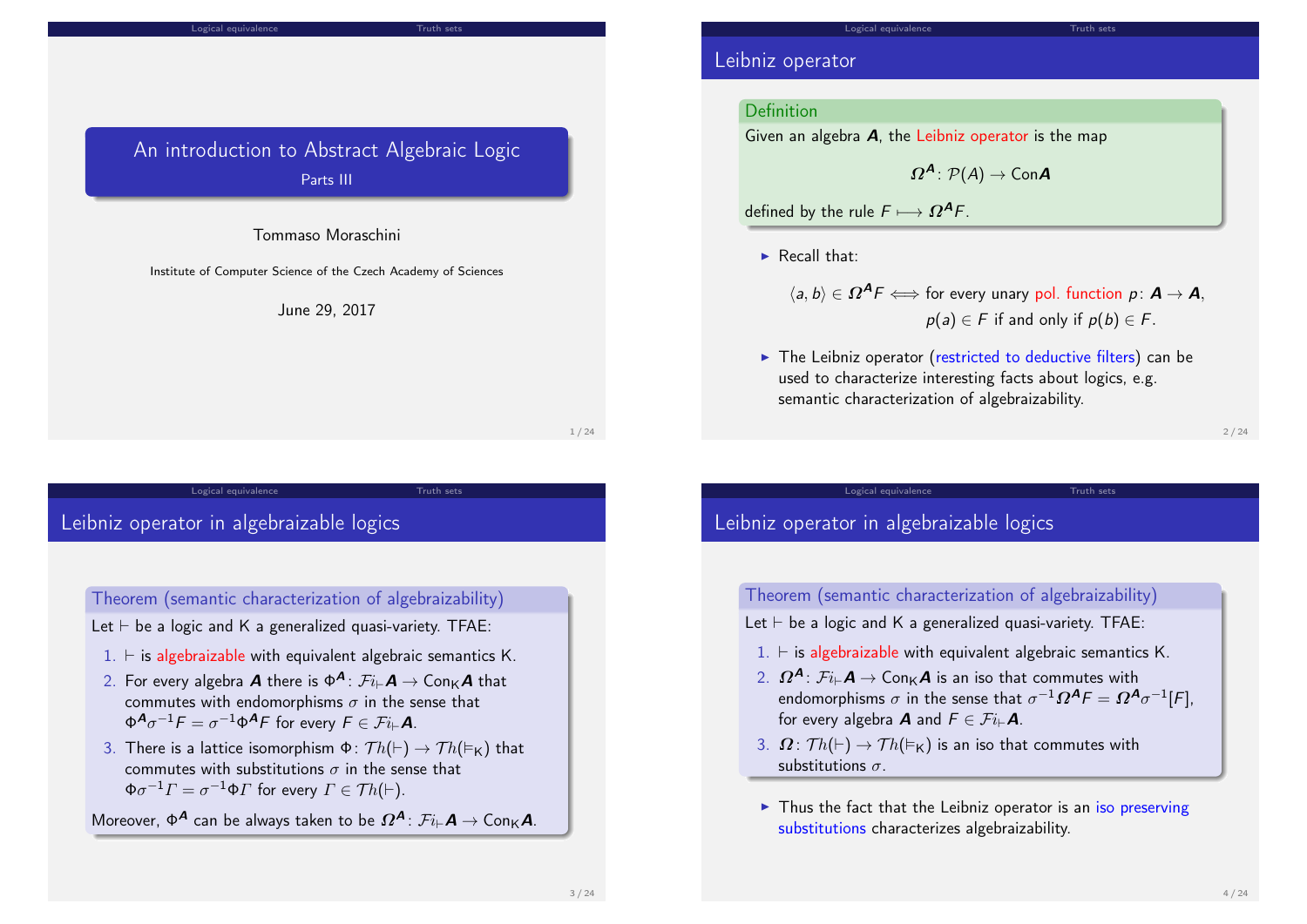## Equivalential logics

### **Definition**

Let  $\vdash$  be a logic.

1.  $\vdash$  is equivalential if there is a set of formulas  $\Delta(x, y)$  such that for every model  $\langle \mathbf{A}, F \rangle$  of  $\vdash$ ,

Logical equivalence Truth sets

 $\langle a, b \rangle \in \Omega^A F \Longleftrightarrow \Delta(a, b) \subseteq F.$ 

- 2.  $\vdash$  is finitely equivalential if, moreover,  $\Delta$  can be chosen finite.
- $\triangleright$  This idea abstract the Lindenbaum-Tarski process: IPC and CPC are equivalential with

$$
\Delta(x, y) = \{x \rightarrow y, y \rightarrow x\}
$$

i.e. if  $\langle A, F \rangle$  is a model of IPC, then

$$
\langle a,b\rangle\in \Omega^{\mathcal{A}}F\Longleftrightarrow\{a\rightarrow b,b\rightarrow a\}\subseteq F.
$$

6 / 24

### <span id="page-1-0"></span>Equivale[ntial logics:](#page-1-0) syntactic char[acteriz](#page-3-0)ation

#### Theorem

A logic  $\vdash$  is equivalential if and only if there exists a set  $\Delta(x, y)$  of formulas such that:

Logical equivalence Truth sets

$$
\emptyset \vdash \Delta(x, x) \tag{Ref}
$$

$$
x, \Delta(x, y) \vdash y \tag{MP}
$$

$$
\bigcup_{i\leq n}\Delta(x_i,y_i)\vdash \Delta(f(\vec{x}),f(\vec{y}))\qquad \qquad \text{(Rep)}
$$

for all connectives  $f$  of  $\vdash$ .

### **Corollary**

Every algebraizable logic is equivalential: if the algebraization of  $\vdash$ is witnessed by the sets of formulas  $\Delta(x, y)$  and of equations  $E(x)$ , then the equivalentiality of  $\vdash$  is witnessed by  $\Delta$ .

### Equivalential logics: syntactic characterization

 $\blacktriangleright$  Recall that:

### Theorem (definability of Leibniz congruence)

Let  $\vdash$  be a logic and  $\Delta(x, y)$  be a set of formulas. TFAE:

Logical equivalence Truth sets

1. For every model  $\langle \mathbf{A}, F \rangle$  of  $\vdash$ .

$$
\langle a,b\rangle\in \Omega^{\mathbf{A}} F\Longleftrightarrow \Delta^{\mathbf{A}}(a,b)\subseteq F.
$$

2. The following inferences are valid in  $\vdash$ :

$$
\emptyset \vdash \Delta(x, x) \tag{Ref}
$$

$$
x, \Delta(x, y) \vdash y \qquad (MP)
$$
  
\n
$$
\bigcup_{i \leq n} \Delta(x_i, y_i) \vdash \Delta(f(\vec{x}), f(\vec{y})) \qquad (Rep)
$$

for all connectives  $f$  of  $\vdash$ .

7 / 24

# Equivalential logics: modal examples

Recall that local modal consequence  $\vdash'_{\mathsf{K}}$  is not algebraizable.

Logical equivalence Truth sets

 $\blacktriangleright$  However it is equivalential with

 $\Delta(x, y) = {\square}^n(x \to y), \square^n(y \to x) : n \in \omega$ .

- $\blacktriangleright$  Hint: apply syntactic characterization of equivalentiality to  $\Delta$ .
- $\blacktriangleright$  However  $\vdash'_{\mathsf{K}}$  is not finitely equivalential (hints: later on).
- $\blacktriangleright \vdash_{\mathsf{K4}}'$  is finitely equivalential with

$$
\Delta(x,y)=\{x\to y, y\to x, \Box(x\to y), \Box(y\to x)\}.
$$

 $\blacktriangleright \vdash'_{\mathsf{S4}}$  is finitely equivalential with

 $\Delta(x, y) = {\Box(x \rightarrow y), \Box(y \rightarrow x)}.$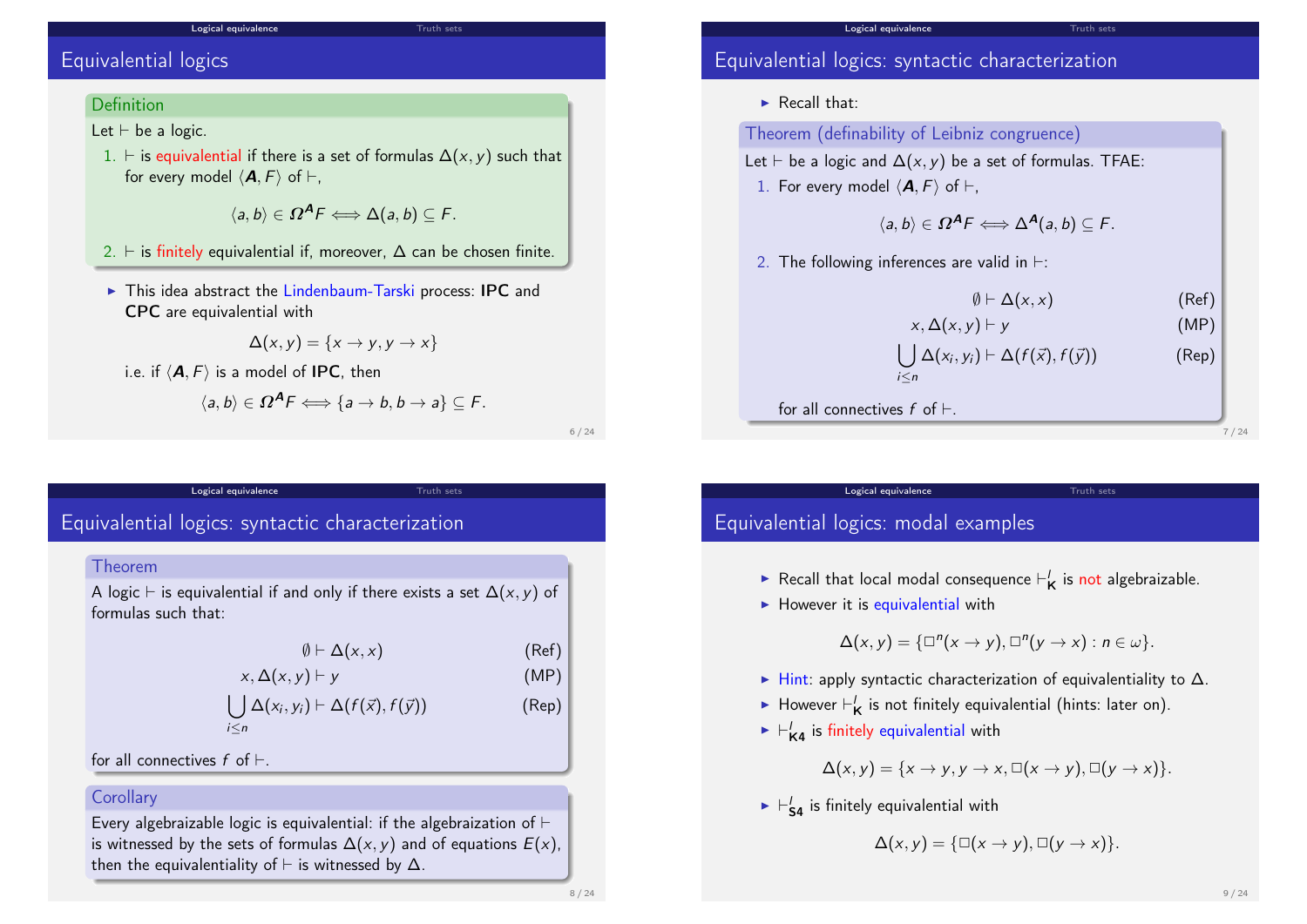### Equivalential logics: semantic characterization

### Theorem

Let  $\vdash$  be a logic. TFAE:

- $1. \vdash$  is equivalential.
- 2.  $\Omega^{\mathcal{A}}$ :  $\mathcal{F}i\rightarrow \mathcal{A}$   $\rightarrow$  Con $\mathcal{A}$  is monotone and commutes with endomorphisms  $\sigma$  in the sense that  $\sigma^{-1}\Omega^{\textbf{\textit{A}}} \digamma = \Omega^{\textbf{\textit{A}}}\sigma^{-1}[\digamma],$ for every algebra **A** and  $F \in \mathcal{F}i_{\vdash}A$ .

Logical equivalence Truth sets

3.  $\Omega: Th(\vdash) \to ConFm$  is monotone and commutes with substitutions  $\sigma$ 

Moreover,  $\vdash$  is finitely equivalentialy if  $\Omega^{\mathcal{A}}$ :  $\mathcal{F}i_{\vdash}A \to \mathsf{Con}\mathcal{A}$  is continuous for every algebra A.

 $\triangleright$  Remark: this provides a readily falsifiable characterization of equivalentiality.

Logical equivalence Truth sets

10 / 24

### Equivale[ntial logics:](#page-1-0) recap

#### Characterizations of equivalentiality for  $\vdash$

 $\triangleright$  Syntactic:  $\vdash$  satisfies the rules

$$
\emptyset \vdash \Delta(x, x) \tag{Ref}
$$

$$
x, \Delta(x, y) \vdash y \tag{MP}
$$

$$
\bigcup_{i\leq n}\Delta(x_i,y_i)\vdash \Delta(f(\vec{x}),f(\vec{y}))\qquad \qquad \text{(Rep)}
$$

- ► Semantic:  $\Omega^{\mathcal{A}}$ :  $\mathcal{F}i_{\vdash}\mathcal{A}$  → Con $\mathcal{A}$  is monotone and commutes with endomorphisms.
- ► Class operators:  $\mathsf{Mod}^*(\vdash)$  is closed under S and  $\mathbb{P}.$

### Equivalential logics: class-operators characterization

Logical equivalence

#### Theorem

### Let  $\vdash$  be a logic.

- 1.  $\vdash$  is equivalential iff Mod<sup>\*</sup>( $\vdash$ ) is closed under S and P.
- 2. ⊢ is finitary finitely equiv. iff Mod<sup>\*</sup>(⊢) is closed under  $\mathbb{S}, \mathbb{P}, \mathbb{P}_u$ .
- An algebra  $\mathbf{A} = \langle A, \wedge, \vee, \neg, 0, 1 \rangle$  is an ortholattice when  $\langle A, \wedge, \vee, 0, 1 \rangle$  is a bounded lattice such that

$$
\neg(x \land y) \approx \neg x \lor \neg y \quad \neg \neg x \approx x
$$
  

$$
x \lor \neg x \approx 1 \quad x \land \neg x \approx 0.
$$

 $\blacktriangleright$  Let OL be the variety of ortholattices. Consider the logic

$$
\Gamma \vdash_{\mathsf{OL}} \varphi \Longleftrightarrow \text{ for all } \mathbf{A} \in \mathsf{OL} \text{ and evaluation } \mathbf{v}: \mathbf{Fm} \rightarrow \mathbf{A}
$$
  
if  $\mathbf{v}[\Gamma] = 1$ , then  $\mathbf{v}(\varphi) = 1$ .

►  $\vdash_{\mathsf{OL}}$  is not equivalential, as Mod $^*(\vdash_{\mathsf{OL}})$  is not closed under  $\mathbb S.$ 

Logical equivalence Truth sets

11 / 24

### Protoalgebraic logics

#### Definition

A logic  $\vdash$  is protoalgebraic if there is a set of formulas  $\Delta(x, y, \vec{z})$ such that for every model  $\langle A, F \rangle$  of  $\vdash$ .

 $\langle a, b \rangle \in \Omega^A F \Longleftrightarrow \Delta(a, b, \vec{c}) \subseteq F$  for all  $\vec{c} \in A$ .

 $\triangleright$  First examples: All equivalential logics are protoalgebraic.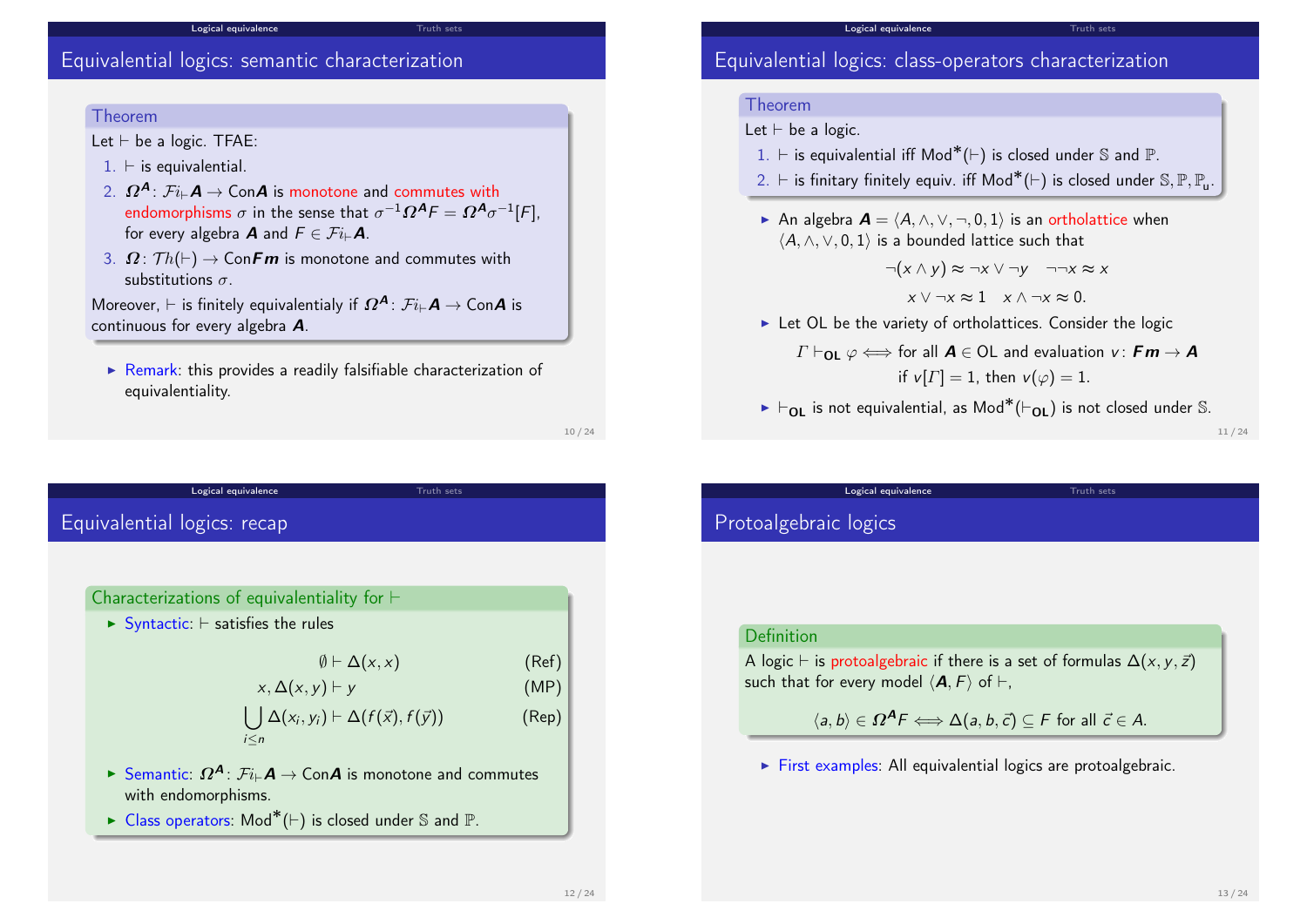### Protoalgebraic logics: characterizations

 $\triangleright$  Protoalgebraic logics can be characterized in different ways:

**Logical equivalence** Truth sets

#### Theorem

Let  $\vdash$  be a logic. TFAE:

- $1. \vdash$  is protoalgebraic.
- 2. There exists a set of formulas  $\Delta(x, y)$  such that

 $\emptyset \vdash \Delta(x, x)$  (Ref)

$$
x, \Delta(x, y) \vdash y \tag{MP}
$$

- 3.  $\Omega^{\mathcal{A}}$ :  $\mathcal{F}i_{\vdash}\mathcal{A} \to \mathsf{Con}\mathcal{A}$  is monotone, for every algebra  $\mathcal{A}$ . 4. Mod $^*(\vdash)$  is closed under  $\mathbb{P}_{\sf sd}.$
- $\triangleright$  By 2 all logics having an implication-like connective are protoalgebraic, e.g.  $\vdash_{\mathbf{OL}}$  with  $\Delta(x, y) = \{\neg x \lor y\}.$

14 / 24

### <span id="page-3-0"></span>Protoalg[ebraic logics](#page-1-0): a finite basis [theore](#page-3-0)m

 $\triangleright$  Protoalgebraic logics (as opposed to algebraizable ones) are the definitive framework to state most bridge theorems.

Logical equivalence Truth sets

 $\triangleright$  Moreover, they are amenable to provide generalizations of the deductively-related aspects of universal algebra:

#### Theorem

Let **A** be a finite algebra of finite type. If  $V(A)$  is congruence distributive, then it is finitely based.

#### Theorem

Let M be a finite set of finite matrices of finite type, which induces a protoalgebraic logic  $\vdash$ . If  $\vdash$  is filter distributive, then it is finitely axiomatizable.

 $\triangleright$  Generalizations involving logical variants of "definable principal subcongruences" are available as well.

### Protoalgebraic logics: parametrized local deduction theorem

Logical equivalence

#### Definition

 $1. \vdash$  has the parametrized local deduction theorem (PLDDT) if there is a family of sets of formulas  $\{\Phi_i(x, y, \vec{z}) : i \in I\}$  s.t.

 $\Gamma$ ,  $\psi \vdash \varphi \Longleftrightarrow$  there is  $i \in I$  and  $\vec{\gamma}$  s.t.  $\Gamma \vdash \Phi_i(\psi, \varphi, \vec{\gamma})$ .

2.  $\vdash$  has the local contextual deduction theorem (LCDDT) if for every  $n \in \omega$  there is a family of sets of formulas  $\Psi_n = {\phi_i(x_1, \ldots, x_n, y_1, y_2) : i \in I}$  such that for every  $\Gamma \cup \{\varphi, \psi\}$  in variables  $x_1, \ldots, x_n$ ,

 $\Gamma, \psi \vdash \varphi \Longleftrightarrow \text{ there is } \Phi_i \in \Psi_n \text{ s.t. } \Gamma \vdash \Phi_i(x_1, \ldots, x_n, \psi, \varphi).$ 

#### Theorem

 $\vdash$  is protoalgebraic iff it has PLDDT iff it has LCDDT.

15 / 24

### Equational definability of truth-sets

 $\blacktriangleright$  Matrices  $\langle A, F \rangle$  are models of logics where

 $A =$  structured set of truth values

 $F =$  values representing truth

Logical equivalence Truth sets

 $\blacktriangleright$  We say that F is the truth-set of the matrix  $\langle \mathbf{A}, F \rangle$ .

#### Definition

Let M be a class of matrices.

1. Truth is equationally definable in M if there is a set of equations  $E(x)$  such that for every  $\langle \mathbf{A}, F \rangle \in M$ ,

$$
F = \{a \in A : \mathbf{A} \models E(a)\}.
$$

2. Truth is universally definable in M if there is a set of equations  $E(x, \vec{z})$  such that for every  $\langle \mathbf{A}, F \rangle \in M$  with  $F \neq \emptyset$ ,

 $F = \{a \in A : A \models E(a, \vec{c})$  for every  $\vec{c} \in A\}.$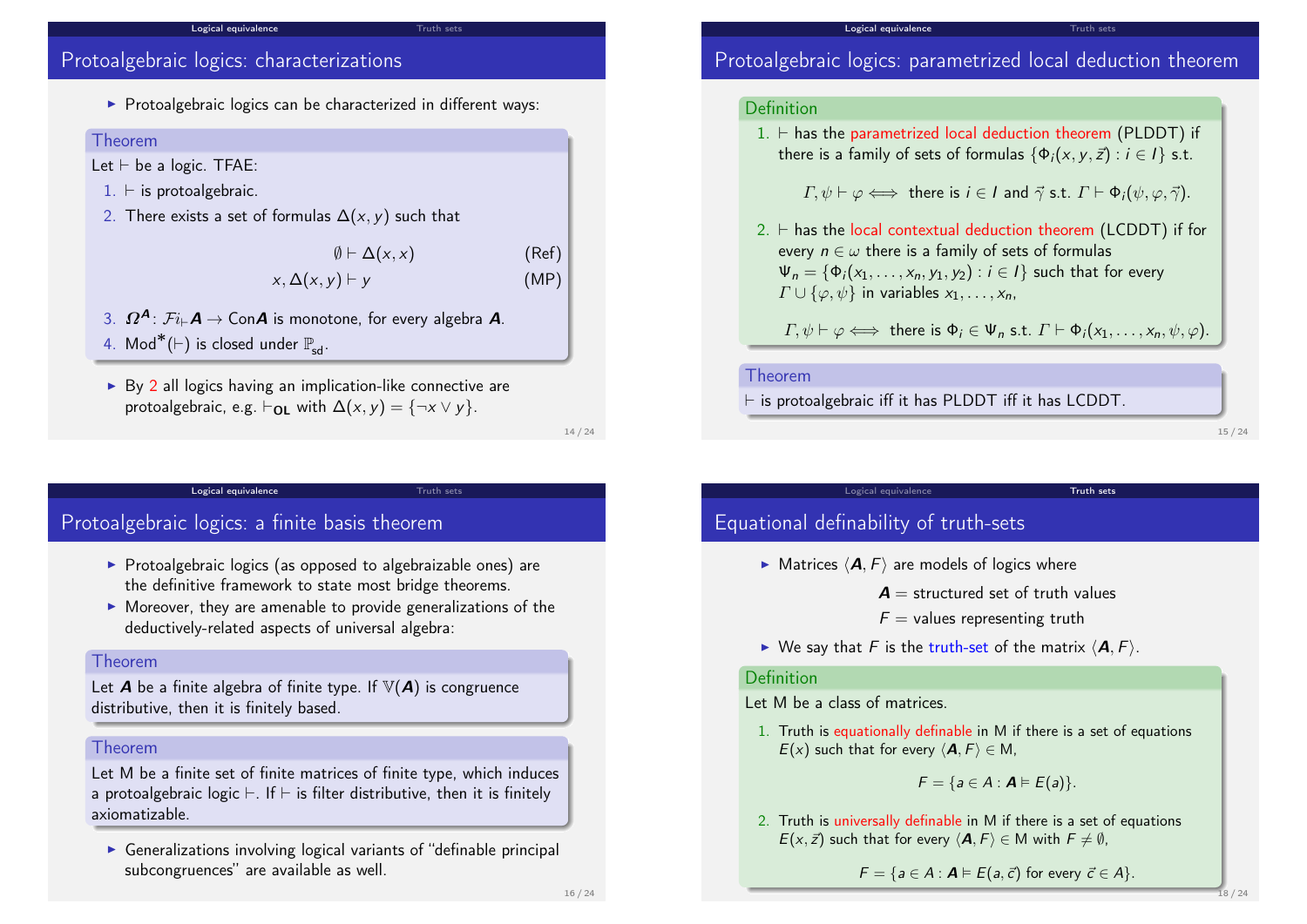### Equational definability of truth-sets: characterization

#### Theorem

For a logic  $\vdash$  TFAE:

1. Truth is equationally (resp. universally) definable in  $\text{Mod}^*(\vdash)$ .

Logical equivalence Truth sets

- 2.  $\Omega^{\mathcal{A}}$ :  $\mathcal{F}i_{\vdash}\mathcal{A} \rightarrow$  Con $\mathcal{A}$  is completely order-reflecting (resp. over  $\mathcal{F}i\text{F}\mathbf{A}\times\{\emptyset\}$ ), for every algebra **A**.
- 3.  $\Omega: \mathcal{T}h(\vdash) \to \mathsf{ConFm}$  is completely order-reflecting (resp. over  $Th(\vdash) \setminus \{\emptyset\}).$
- ► Remark: Truth is equationally definable in Mod<sup>\*</sup>( $\vdash$ ) for all algebraizable logics  $\vdash$ : if the algebraization of  $\vdash$  is witnessed by  $\overline{\Delta}(x, y)$  and  $\overline{E}(x)$ , then  $E(x)$  defines truth sets in Mod\*( $\vdash$ ).

### **Corollary**

 $\vdash$  is algebraizable iff it is equivalential and truth is equationally definable in Mod $^*(\vdash)$ .

Logical equivalence Truth sets

## Implicit [definability](#page-1-0) of truth-sets

### Definition

Truth is implicitly definable in a class of matrices M, if the members of M are determined by their algebraic reducts, in the sense that if  $\langle \mathbf{A}, F \rangle$ ,  $\langle \mathbf{A}, G \rangle \in M$ , then  $F = G$ .

► Let S4\* be the  $\langle \Box, 1 \rangle$ -fragment of  $\vdash'_{\mathsf{S4}}$ . Truth is implicitly, but not equationally, definable in Mod<sup>\*</sup>( $\overline{\vdash}_{\mathsf{S4}^*}$ ).

#### Lemma

Truth is implicitly definable in  $\mathsf{Mod}^*(\vdash)$  iff  $\bm{\varOmega}^{\bm{\mathsf{A}}}\colon \mathcal{F}i_\vdash \bm{\mathsf{A}} \to \mathsf{Con}\bm{\mathsf{A}}$  is injective for every algebra A.

► The injectivity of  $\Omega^A$  cannot be equivalently restricted to theories  $Th(\vdash)$  unless the language of  $\vdash$  is countable.

### Equational definability of truth-sets: examples

- ► Consider the  $\langle \land, \lor, \neg, 0, 1 \rangle$ -fragment IPL<sup>\*</sup> of IPC.
- An algebra  $\mathbf{A} = (A, \wedge, \vee, \neg, 0, 1)$  is a pseudocomplemented lattice if it is a bounded lattice such that for every  $a \in A$ ,

 $\neg a = \max\{c \in A : a \wedge c = 0\}.$ 

Truth sets

- ► If  $\langle \boldsymbol{A}, F \rangle \in \mathsf{Mod}^*(\vdash_{\mathsf{IPL}^*})$ , then  $\boldsymbol{A}$  is a pseudocomplemented distributive lattice and  $F = \{1\}$ .
- ► Hence truth is equationally definable in Mod<sup>\*</sup>( $\vdash_{\mathsf{IPL}^*}$ ) by

$$
E(x)=\{x\approx 1\}.
$$

► However, IPL<sup>\*</sup> is not protoalgebraic (hint: disprove monotonicity of  $\Omega^A$ ).

20 / 24

### Beth-like definability theorem

 $\triangleright$  Classical Beth's theorem in 1st order logic states that implicit and explicit definability coincide.

Logical equivalence Truth sets

#### Theorem

Let  $\vdash$  be protoalgebraic. Truth is implicitly definable in Mod $^*(\vdash)$  iff it is equationally definable.

#### Definition

A logic  $\vdash$  is weakly algebraizable when it is protoalgebraic and truth is equationally definable in  $Mod^*(\vdash)$ .

#### **Corollary**

For a logic  $\vdash$  TFAE:  $\vdash$  is weakly algebraizable iff  $\Omega^{\mathcal{A}}$ :  $\mathcal{F}i_{\vdash}\mathcal{A} \to \mathsf{Con}\mathcal{A}$  is monotone and injective for every  $\mathcal{A}$  iff  $\Omega: \mathcal{T}h(\vdash) \to \mathsf{ConFm}$  is monotone and injective.

19 / 24